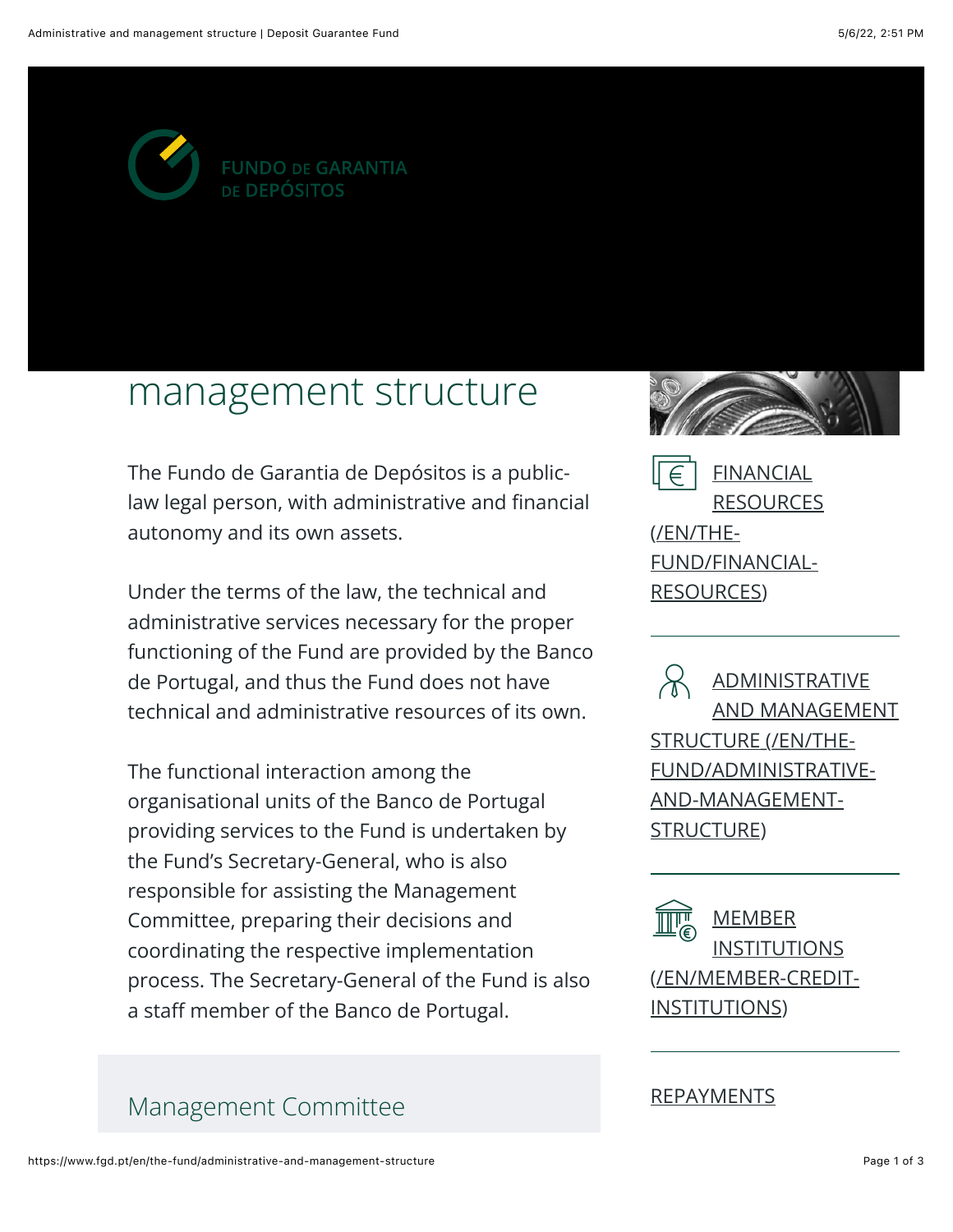Chairman: Luís Augusto Máximo dos Santos<sup>1</sup>

### **Members:**

- Carlos Manuel Durães da Conceição<sup>2</sup>
- Norberto Emílio Sequeira Rosa<sup>3</sup>

Secretary-General: João Filipe Soares da Silva **Freitas** 

See here the list of all the Deposit Guarantee **Fund's Management Committees and** Secretaries-General (https://fgd.pt/en/depositguarantee-funds-management-committees)

## Auditing

The Board of Auditors of the Banco de Portugal is responsible for auditing the work of the Fund, monitoring its activities and the observance of the applicable laws and regulations, and issuing its opinion on the annual accounts.

<sup>(1)</sup> Re-appointed by the Board of Directors of the Banco de Portugal for a second term, which started in July 2019. The first term lasted from July





ANNUAL REPORT **AND ACCOUNTS** 

 $($ /EN/O-FUNDO/RELATORIOS-E-CONTAS)

**APPLICABLE LEGISLATION** (/EN/THE-FUND/APPLICABLE-**LEGISLATION)** 

**PLAN FOR THE** PREVENTION OF **CORRUPTION RISKS AND RELATED OFFENCES** (/EN/PLAN-PREVENTION-CORRUPTION-RISKS-AND-**RELATED-OFFENCES)** 

**INTERNATIONAL COOPERATION** (/EN/INTERNATIONAL-**COOPERATION)**